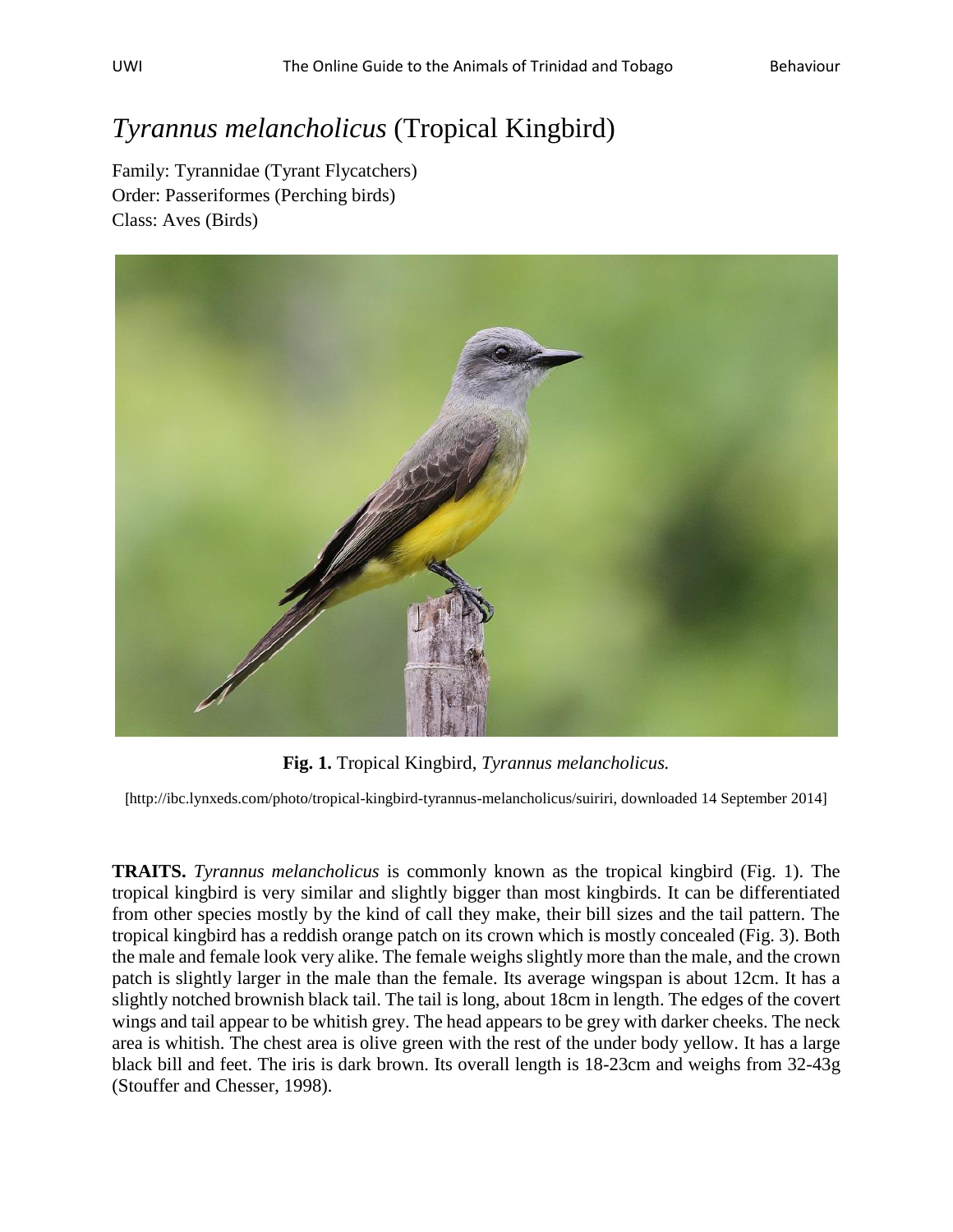**ECOLOGY.** The tropical kingbird is a widespread tropical bird (Brush, 2005). It mostly prefers the temperate and tropical climates. They are specific to the Americas. They are found in North America as far as Arizona and along the range through Central America to South America as far as the south of Argentina. They are hardly found in Grenada, Tobago and Trinidad and may even stop breeding in these areas (Stouffer and Chesser, 1998). They are found in open woodland areas near ponds, river edges and streams. They also inhabit residential and urban areas. They hardly inhabit densely forested areas and prefer areas such as open parks and suburbs where trees are scattered or isolated. They can be found at an elevation of up to 2000m in open woodlands, cotton woods in particular (Stouffer and Chesser, 1998).

**SOCIAL ORGANIZATION.** Some tropical kingbirds are migratory. The non-migratory tropical kingbirds stay at one territory for the whole year even during the nonbreeding season. In one study it was observed that a pair of mating tropical kingbirds stayed in the same nest in northern Argentina for four seasons consecutively (Jahn et al., 2009). Migrating kingbirds move in flocks of 20-30 birds (Stouffer and Chesser, 1998). Most of the birds at the northernmost and southernmost areas move towards the warmer part of Central America after breeding. A few of them in groups of two to five stay in the fall and winter until the next breeding season (Jahn et al., 2009). The tropical kingbirds very rarely interact with other kingbirds and their habitats. They are mostly chased away when they feed close to other kingbird species. They tend to become hosts for different species of cowbirds. The cowbird lay eggs into the nest of the tropical kingbirds and are raised by the kingbirds as their own (Stouffer and Chesser, 1998).

**ACTIVITY.** These birds are mostly diurnal and fly around all day hunting for food. They hunt their prey in flight (Fig. 2). They can make flights of more than 15m from a high open exposed perch (Brush, 2005, 130-132). They sometimes hunt flying insects at night only in the presence of artificial light. They make calls all day and have a special song called dawn song which they sing at dawn till sunrise. They make active calls during the breeding season (Stouffer and Chesser, 1998).

**FORAGING BEHAVIOUR.** The tropical kingbird feeds mostly on insects and occasionally on fruits. They are therefore primarily insectivores. They catch flying insects in mid-air by sallying for a long while. This is hawking, the main mode of foraging for this bird (Brush, 2005, 130-132). They chase their prey in the air and after a while acrobatically catch it while in flight (Fig. 5). They are able to sally around and catch more than one prey before returning to a perch (Fitzpatrick, 1980). Fitzpatrick (1980) made 425 observations on the foraging method of the tropical kingbird, and 94% were accounted for by the use of this technique. They also hover and obtain food from vegetation by plucking. They sometimes go below the fruit and swallow it whole (Fitzpatrick, 1980). They also sometimes attack prey on the ground and bring them back to the perch to kill and consume. These birds forage during the day time mostly. They sometimes do feed at night close to artificial source of light (Fitzpatrick, 1980). They feed on greater varieties of insects during the dry season (Jahn et al., 2009). They feed on insects such as termites(Isoptera), beetles(Coleoptera), wasps and bees (Hymenoptera), dragon flies (Odonata), butterflies and moths (Lepidoptera) and grasshoppers (Orthoptera). The fruits they feed on are mostly berries and seeded fruits such as guava (Wong, 2004) (Fig. 4).

**COMMUNICATION.** *Tyrannus melancholicus* is a song bird which communicates by vocalization. Their common call sounds like a twittering high pitched, "tre-ee-ee-eel" and "tril-il-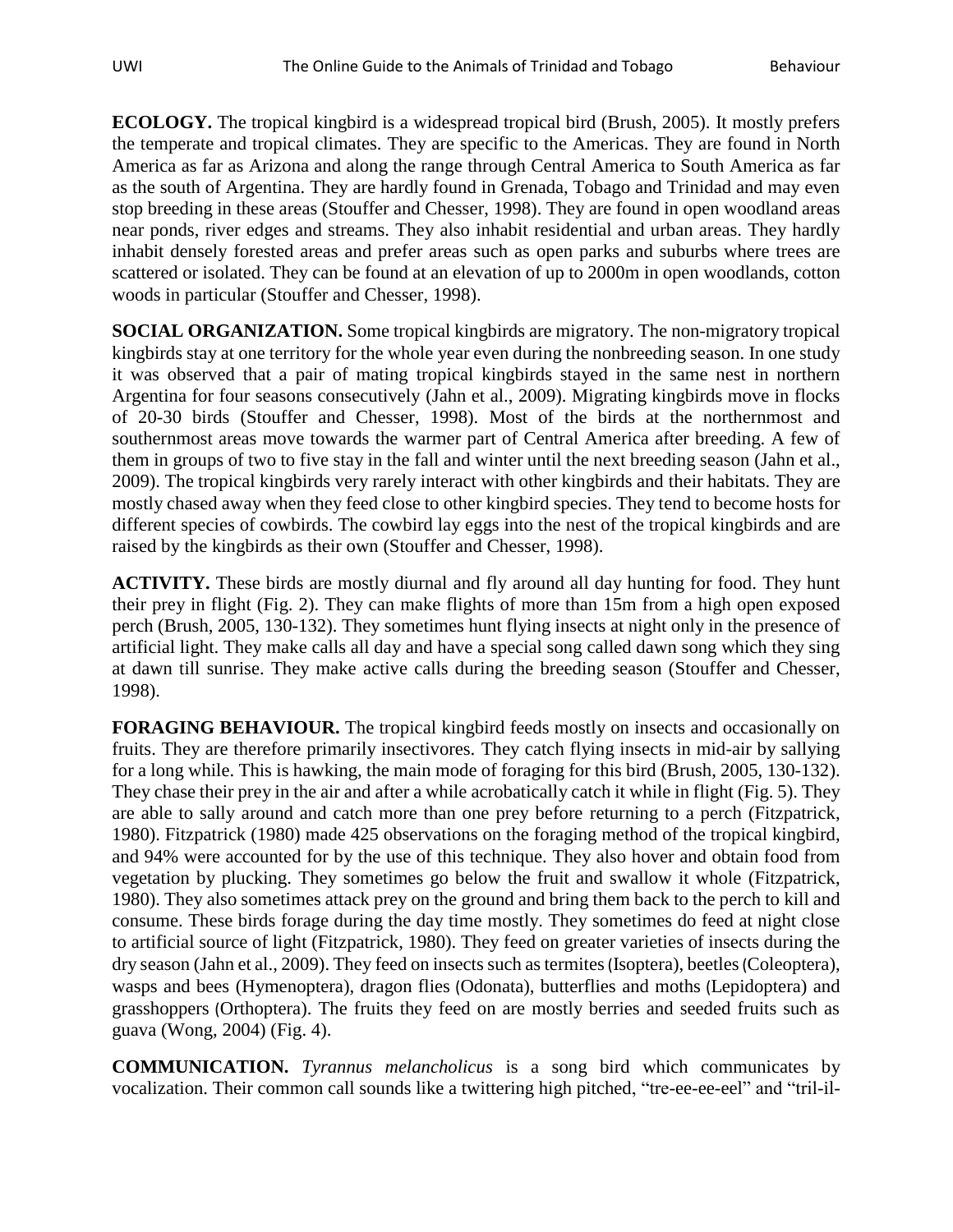il-lil" (Stouffer and Chesser, 1998). They make these calls when they see other tropical kingbirds to greet them. Also when a predator is sighted they chase them with these calls. The male also use this call and flaps the wings when it is courting. These calls are made during the whole day including mid-day when all the other birds are quiet. The tropical kingbird also gives a special song before all the other birds start in the morning called the dawn song. The dawn song starts off with slow short twitters and then it keeps ascending until the sun appears (Mobley, 2004). They start to sing at dawn and they stop singing as soon as the sun rises and they see the light from the sun. They do not sing the dawn song again until the dawn of the next day. The male make soft calls to the female when it spots a suitable nesting site. It also keeps squatting in that spot whiles making the soft call. They also make harsh series of call when they are faced with predators. They become aggressive when defending their nest and in some instances its crown becomes ruffled (Stouffer and Chesser, 1998). When the tropical kingbird is in flight their wings make a crackling sound when they are close by.

**SEXUAL BEHAVIOUR.** The tropical kingbird is known to be socially monogamous (Skutch, 1954). Further studies are yet to be done to show extra pair copulation. When courting the male birds call and flap their wings in the presence of the female. Also when a suitable nest is located it begins to squat in that area and make soft calls. This allows for pair bond formation of both birds which normally lasts throughout the whole year or maybe for a whole mating season (Smith, 1966). The nest is located in high tree canopies and made of materials such as twigs, dead vines, weed stems, dry grass and root stems. The female builds the nest. The nest is opened in a cup shape. The birds have one brood in a season and produce 2-4 eggs at an interval of 1-2 days per season. This varies on the breeding location of the kingbirds. The egg is oval in shape with a cream colour and has dark spots. The incubation process is carried out by the female that lasts for 15-16 days. The male tropical kingbird stays close to the nest at all times and even goes closer when the female leaves to forage. They tend to be very aggressive defending the nest against predators. Both the male and female provide food for the young. The young fledge in about 18-19 days. They are continually fed by the parents after fledging and by 32-33 days they become independent. The breeding range for the tropical kingbird is very broad and hence the breeding timing is different at various locations (Stouffer and Chesser, 1998).

**JUVENILE BEHAVIOUR.** The juvenile tropical kingbird appears similar to the adult. They just have a smaller red crown patch. Their upperparts appear to be more brownish and the edges of the wings are paler. Also the primaries of the juvenile are broader and lack notching until it grows bigger (Stouffer and Chesser, 1998). It takes the young birds about 18-19 days to get well developed wing feathers and wing muscles for flight. They continue to be fed by their parents after fledging for about two weeks. In almost a month they begin to fly, become independent and begin to feed on their own (Wong, 2004).

**ANTIPREDATOR BEHAVIOUR.** *Tyrannus melancholicus* become very aggressive when their territories are attacked by predators. They tend to even attack other kingbird species as well if they come close to their nest. They snap their bills when they are chasing predators or even fighting with each other (Smith, 1966). They attack predators either in groups or pairs and sometimes individually. They even attack those that are much bigger than them such as the toucans. Their predators observed are; swallow tailed kites (*Elanoides forficatus*), Aplomado falcons (*Falco femoralis*), and chestnut mandibled toucans (*Ramphastos swainsonii*). The falcon is known to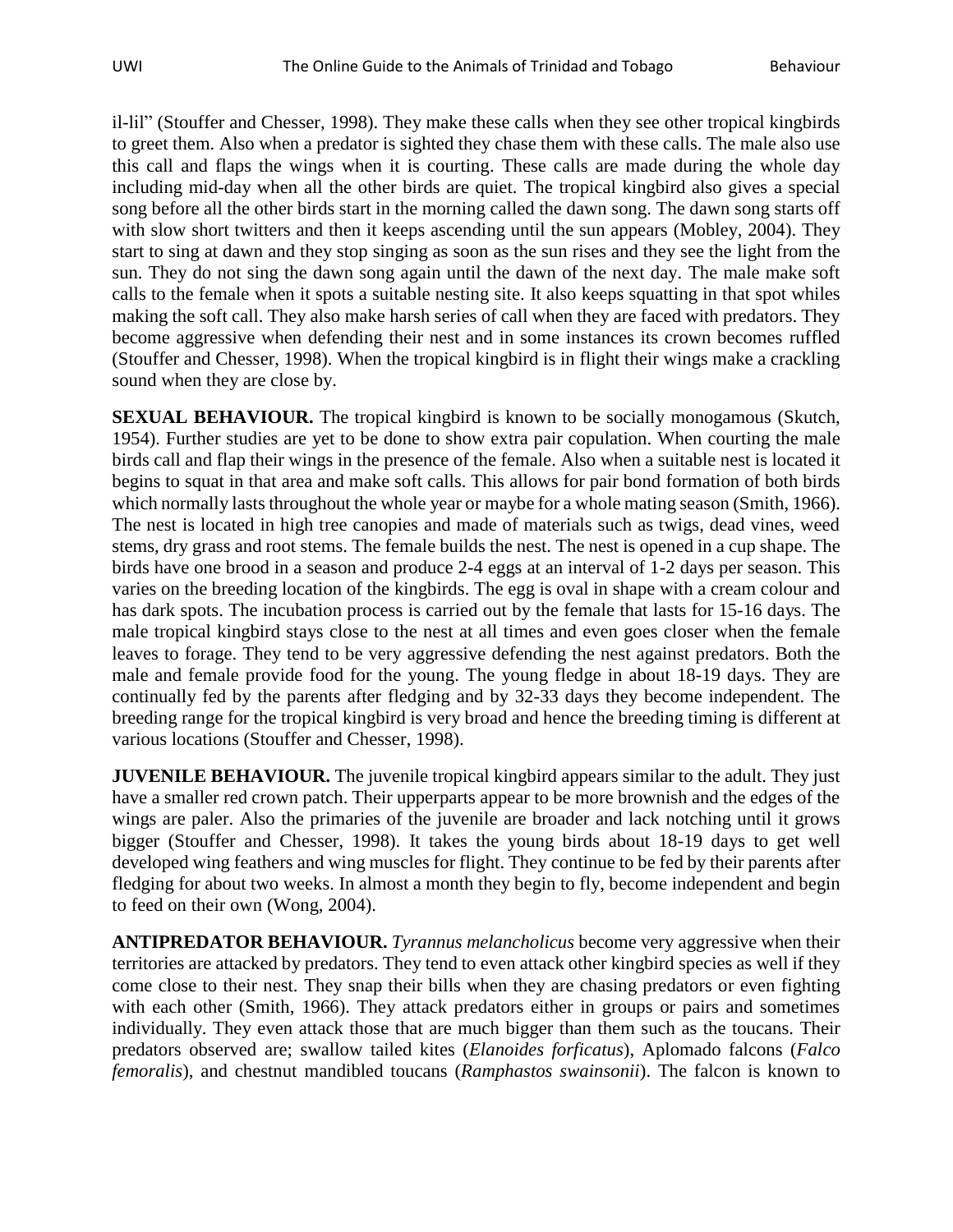attack and prey on the adult tropical kingbirds. The swallow-tailed kites and toucans attack the eggs and the young in the nest (Wong, 2004).

## **REFERENCES**

- Brush, T. 2005.*Nesting Birds of a Tropical Frontier: The Lower Rio Grande Valley of Texas*. Texas: A&M University Press.
- Fitzpatrick, J. W. 1980. "Foraging behavior of Neotropical tyrant flycatchers". Condor 82:43-57.
- Jahn, A.E., V.R. Cueto, M.C. Sagario, A.M. Mamani, J.Q. Vidoz, J. Lopez de Casenave, and A.G. DiGiacomo. 2009. "Breeding and winter site fidelity among eleven Neotropical austral and intratropical migrant bird species". Ornitologia Neotropical 20:275-283.
- Mobley, J.M. 2004. Tropical Kingbird *Tyrannus melancholicus*. Barcelona: Lynx Edicions.
- Skutch, A. F. 1954. *Life history of the Tropical Kingbird*. New York: Linnean Society.
- Smith, W. J. 1966*. Communications and relationships in the genus Tyrannus*. Nuttall Ornithological Club 6.
- Stouffer, P., R. Chesser. 1998. "Tropical Kingbird (*Tyrannus melancholicus*)". The Birds of North America, Vol. 358. The Academy of Natural Sciences, Philadelphia, and The American Ornithologist's Union, Washington, D.C.
- Wong, A. 2004. "*Tyrannus melancholicus*" , Animal Diversity Web. Accessed November 15, 2014. http://animaldiversity.ummz.umich.edu/accounts/Tyrannus\_melancholicus/

Author: Nasir Yacoob Posted online: 2014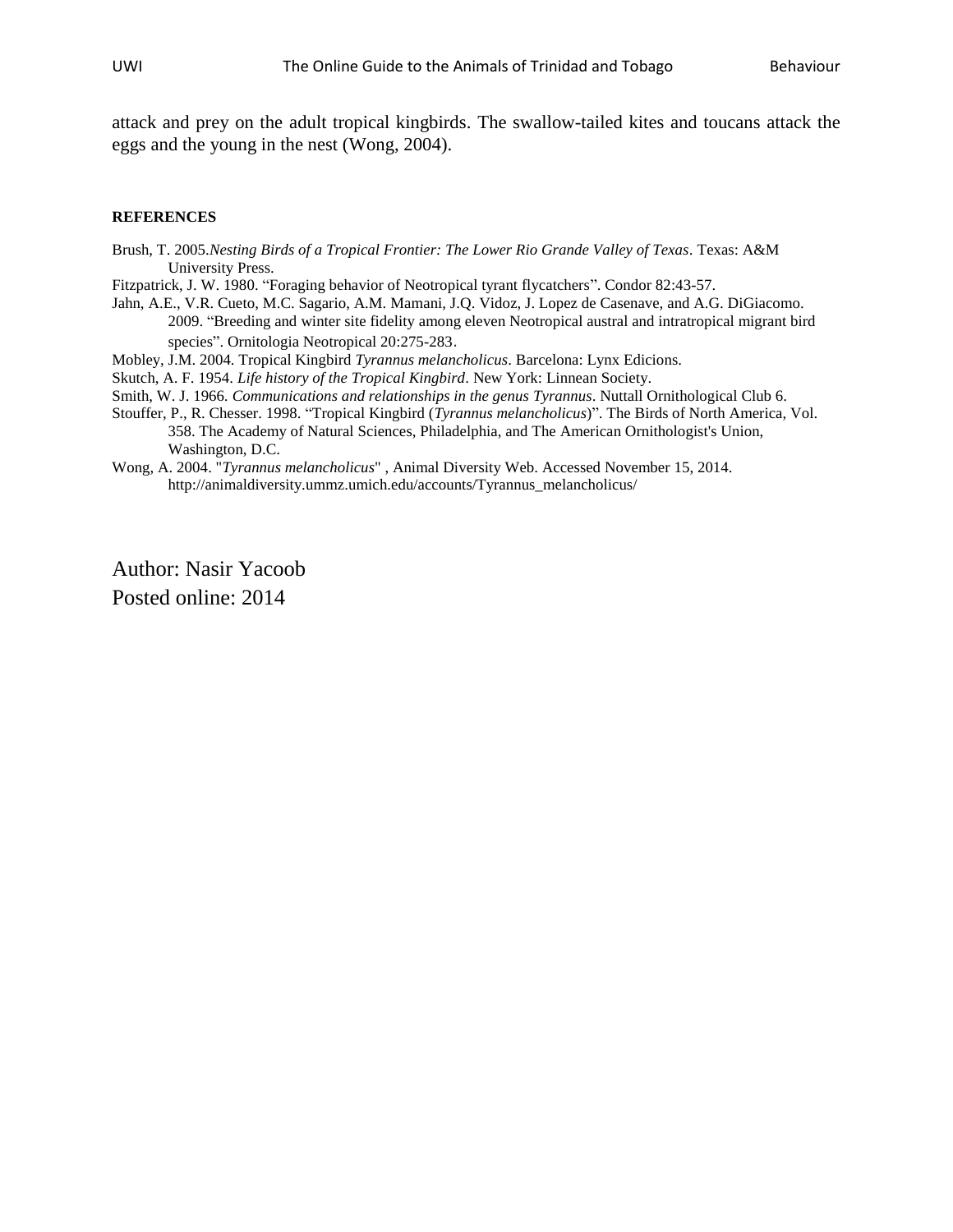

**Fig. 2.** Tropical kingbird catching prey in midair.

[[http://www.reservacostanera.com.ar/wp-content/uploads/2014/03/suirir%C3%AD-real-JST-3-14.jpg,](http://www.reservacostanera.com.ar/wp-content/uploads/2014/03/suirir%C3%AD-real-JST-3-14.jpg) downloaded 14 September 2014]



**Fig. 3.** Reddish-orange patch on crown of *Tyrannus melancholicus.*

[[http://www.tyrannusmelancholicus.com.br/cronicas/1360/1-2-3-de-oliveira-4,](http://www.tyrannusmelancholicus.com.br/cronicas/1360/1-2-3-de-oliveira-4) downloaded 14 September 2014]